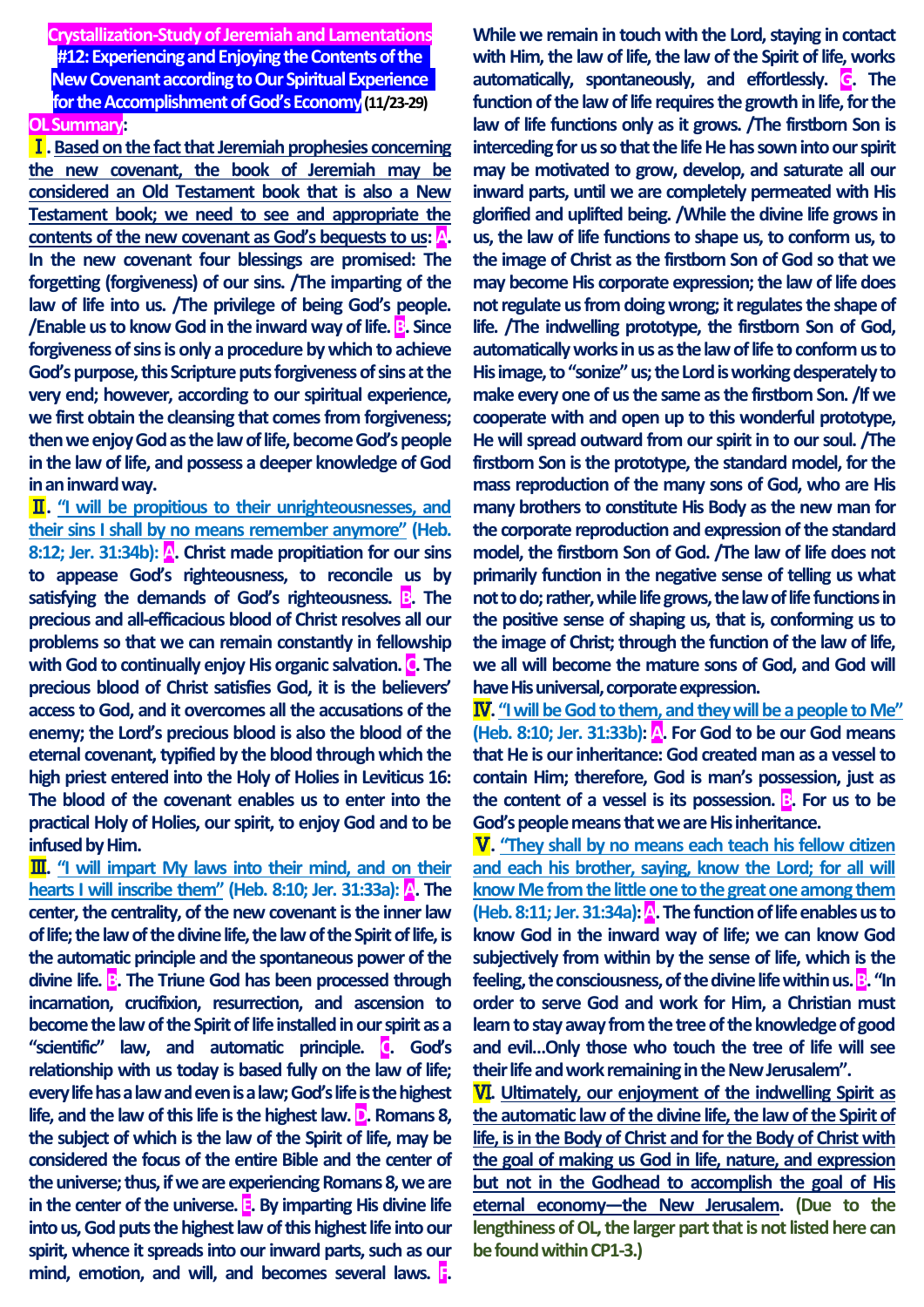$CP1$ :The content of the new Covenant is  $\left(1\right)$  to forgive our sins, 2 to install the law of the Spirit of Life and its operation, **3** the privilege of being God's people, 4 knowing God in the inward way of life

Jer. 31:33 But this is the covenant which I will make…after those days, declares Jehovah: I will put My law in their inward parts and write it upon their hearts….34 And they will no longer teach, each man his neighbor and each man his brother, saying, Know Jehovah; for all of them will know Me…, for I will forgive their iniquity, and their sin I will remember no more. Heb. 8:12 For I will be propitious to their unrighteousnesses, and their sins I shall by no means remember anymore. Psa. 130:4 But with You there is forgiveness, that You would be feared. 1 John 1:7 But if we walk in the light as He is in the light, we have fellowship with one another, and the blood of Jesus His Son cleanses us from every sin. 9 If we confess our sins, He is faithful and righteous to forgive us our sins and cleanse us from all unrighteousness. OL1: In the new covenant four blessings are promised: *C* propitiation for our unrighteousnesses and the forgetting (forgiveness) of our sins, 2 the imparting of the law of life by the imparting of the divine life into us,  $\bigotimes$  the privilege of having God as our God and of being His people, and  $\overline{4}$  the function of life that enables us to know Him in the inward way of life. OL2: Since forgiveness of sins is only a procedure by which to achieve God's purpose, this Scripture puts forgiveness of sins at the very end; however, according to our spiritual experience, we first obtain the cleansing that comes from forgiveness; then we enjoy God as the law of life, become God's people in the law of life, and possess a deeper knowledge of God in an inward way. OL3: Christ made propitiation for our sins to appease God's righteousness, to reconcile us by satisfying the demands of God's righteousness. OL4:The precious and all-efficacious blood of Christ resolves all our problems so that we can remain constantly in fellowship with God to continually enjoy His organic salvation. Before God, the redeeming blood of the Lord has cleansed us once for all eternally, and the efficacy of that cleansing need not be repeated. However, in our conscience we need the instant application of the constant cleansing of the Lord's precious blood again and again whenever our conscience is enlightened by the divine light in our fellowship with God. Once God forgives us, He erases our sins from His memory and remembers them no longer; forgiveness of sins means the removal of the charges of sin against us before God that we may be delivered from the penalty of God's righteousness. When God forgives us of our sins, He causes the sins that we have committed to depart from us. **OL5**: God's forgiveness of our sins results in our fearing Him and loving Him in our restored fellowship with Him.

## Application to New ones and Youth/College students

All new ones and young people, there is a new covenant between God and you! The content of the new Covenant is  $\Box$  the forgetting (forgiveness) of our sins,  $\Box$  installing the law of the Spirit of Life and its operation,  $\bigotimes$  the privilege of being God's people,  $\overline{4}$  knowing God in the inward way of life.

The more you read, the more you chew on this covenant, the more you will be filled with joy.

For example, when you get a job in a company, you sign a contract with the company. It includes the contents of your monthly salary and bonus, as well as the benefits you are entitled, such as vacation plans and membership privileges. If the contract is good, it shows that the company you are working for is in good shape and that they have high regard for you. If you are able to sign a good contract with the company, you will be happy. Then, when you actually start working, you can enjoy the contract. Likewise, you should first read and understand the contents of the new contract carefully. The company with which you have a contract is the company of God's eternal economy, and its covenant is eternal and excellent!

Psychiatrists say that quite a bit of mental illnesses can be resolved when the appeal of conscience against sin is dealt with. Having your sins forgiven before God, freed from the burden of sin, and having a clean conscience are very good things for your mental health. Then you will be mentally stable and strong.

But it is not for its own sake that your sins are forgiven. It is for you to move forward and have experience of the law of the spirit of life after your sins are forgiven.

1John 1:9FN unrighteousness ]: Unrighteousness and sins are synonyms. All unrighteousness is sin. Both refer to our wrongdoings. Sins indicates the offense of our wrongdoings against God and men; unrighteousness indicates the stain of our wrongdoings, which causes us not to be right with either God or men. The offense needs God's forgiveness, and the stain requires His cleansing. Both God's forgiveness and God's cleansing are needed for the restoration of our broken fellowship with God, that we may enjoy Him in uninterrupted fellowship with a good conscience, a conscience void of offense.

For example, you have committed a sin against your friend or parents. If you ignore it, your conscience will still appeal to you. At this time, you should confess your sin to have a clean conscience. But it's not enough to be cleansed. Being cleansed and having no more blame of conscience are for you to enter into the life fellowship with the Lord. You should fellowship with the Lord, apologize to them, and recover proper communication with them in the Lord. Those whose sins have been forgiven should go forward and call upon the name of the Lord Jesus and experience the law of the Spirit of Life. Then they grow in life with the saints, built up together, become people of one God and one new man, to express God corporately and to represent Him. Only when you reach this goal can you satisfy God.

Prayer: "Oh Lord Jesus, I thank You that You have promised four blessings of God to me who believed and received You. If I confess my sins, God will forgive my sins and cleanse my conscience to the extent He gets rid of them from His memory. But forgiveness of sins is not for forgiveness itself. With a cleansed conscience, I recover fellowship with God, open to the dispensing of life, and gain more God. I develop the function of the law of the Spirit of Life and am coordinated with the saints to become a people of one God."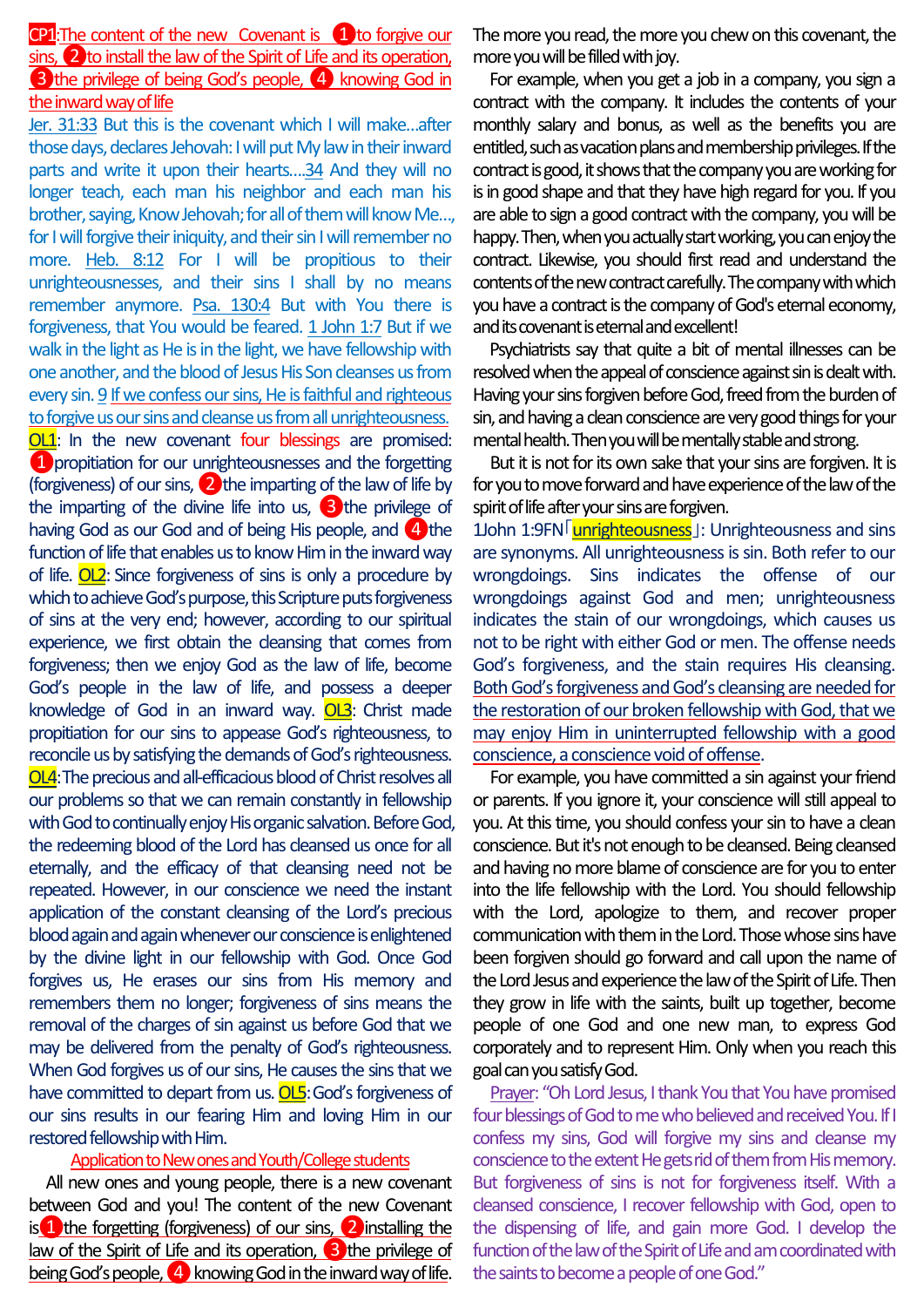## CP2: **The law of the Spirit of life is the center of the new testament. Renew consecration and pray short prayers and let the law of the Spirit of life operate**

Rom. 8:2 For the law of the Spirit of life has freed me in Christ Jesus from the law of sin and of death.

**OL1**: The precious blood of Christ satisfies God, it is the believers' access to God, and it overcomes all the accusations of the enemy. The Lord's precious blood is also the blood of the eternal covenant. The blood of the covenant enables us to enter into the practical Holy of Holies, our spirit, to enjoy God and to be infused by Him.According to the revelation in the New Testament, we are not only brought into God's presence by the blood of the covenant—we are also brought into God Himself; the redeeming and cleansing blood brings us into God!The blood of the covenant is primarily for God to be our portion for our enjoyment. OL2: Eventually, the blood of Christ as the blood of the new covenant ushers God's people into the better things of the new covenant, in which God gives His people a new heart, a new spirit, His Spirit, the inner law of life (denoting God Himself with His nature, life, attributes, and virtues), and the ability of life to know God. Ultimately, the blood of the new covenant, the eternal covenant, enables God's people to serve Him and leads God's people into the full enjoyment of God as their portion (the tree of life and the water of life) both now and for eternity. OL3The center, the centrality, of the new covenant is the inner law of life; the law of the divine life, the law of the Spirit of life, is the automatic principle and the spontaneous power of the divine life. The Triune God has been processed through incarnation, crucifixion, resurrection, and ascension to become the law of the Spirit of life installed in our spirit as a "scientific" law, an automatic principle. God's relationship with us today is based fully on the law of life; every life has a law and even is a law.  $OL4$ : Romans 8, the subject of which is the law of the Spirit of life, may be considered the focus of the entire Bible and the center of the universe; thus, if we are experiencing Romans 8, we are in the center of the universe. God is in us now as a law that operates automatically, spontaneously, and unconsciously to free us from the law of sin and of death; this is one of the biggest discoveries, even recoveries, in God's economy. The enjoyment of the law of the Spirit of life in Romans 8 ushers us into the reality of the Body of Christ in Romans 12; this law operates within us as we live in the Body and for the Body. OL5: By imparting His divine life into us, God puts the highest law of this highest life into our spirit, whence it spreads into our inward parts, such as our mind, emotion, and will, and becomes several laws: The spreading of this law in us is the imparting.

## Application to Businessperson/Graduate Students

The center of the new testament is the law of the Spirit of life which is installed in you. This law of the Spirit of life is the focus of the whole Bible and the center of the universe.

The mighty God who can create all things in 6 days became a man and passed through the long process of 33 and half years of human living, death, resurrection and ascension. You can ask God "what is the purpose of this long process which

God passed through?". This purpose of God is for Him to become the law of the Spirit of life and be installed in you. Please consider this thing in faith and pray about it. Then you will know its amazing value!

To experience the law of the Spirit of life in your business life or research life, please read the case of Nehemiah. Neh. 1:3 And they said to me, the remnant who are left from the captivity there in the province are in an exceedingly bad state and reproach, and the wall of Jerusalem is broken down and its gates have been burned with fire. When Nehemiah heard this news, he wept and mourned for some days and fasted and prayed. 2:1…Now I had never been sad in his presence. 2And the king said to me, Why is your face sad, since you are not ill? This is nothing other than sadness of heart. Then I was greatly frightened. 3 And I said to the king, May the king live forever! Why should my face not be sad, when the city, the place of my fathers' graves, lies in waste and its gates are consumed with fire? 4And the king said to me, What do you request? So I prayed to the God of heaven.5And I said to the king, If it please the king and if your servant has found favor before you, that you would send me to Judah to the city of my fathers' graves that I may rebuild it. After this, the king commanded Nehemiah to rebuild the temple and the wall and eventually he completed it! This wonderful result came forth from "the fasting prayer against the fact that is hindering God's will"(1:3-4), and "short prayer"(2:4) and "aggressiveness" (2:5) that was produced by these prayers.

Please renew your consecration and have fasting prayer on the fact that God's will being hindered. Moreover, in your business life, call upon the Lord's name often and train yourself to pray shortly whenever things come up and put your mind on the spirit. Then the law of the Spirit of life will automatically start operating.

For example, when you are asked by your boss some important matter, you can respond after short prayer to Lord Jesus. Nehemiah being your pattern means you can imitate him. The Olympic athletes are not the pattern for your physical ability. When you exercise, don't imitate them. But Nehemiah is the pattern for the believers and you can follow his pattern. And it is not difficult for you to imitate him, it is easy to imitate in the inner operation of the law of the Spirit of life. May the Lord bless you by your following the pattern of Jeremiah, Nehemiah and Paul, and walking the way of life! Eventually the law of the Spirit of life will spread the divine life in your soul and transform it and makes your church life the life of reality of the Body of Christ. The reality of the Body of Christ is the goal of the operation of the law of the Spirit of life. Prayer:"Oh Lord Jesus, thank You that God has processed and now He was installed in me as the law of the Spirit of life. The law of the Spirit of life is the center of the new testament, the focus of whole Bible and the center of the universe. In my business life, To let this law of the Spirit of life operate, I call upon the name of the Lord often and have short prayers as Nehemiah whenever things happen. And I consecrate my business life to carry out God's economy as Nehemiah. Amen!"